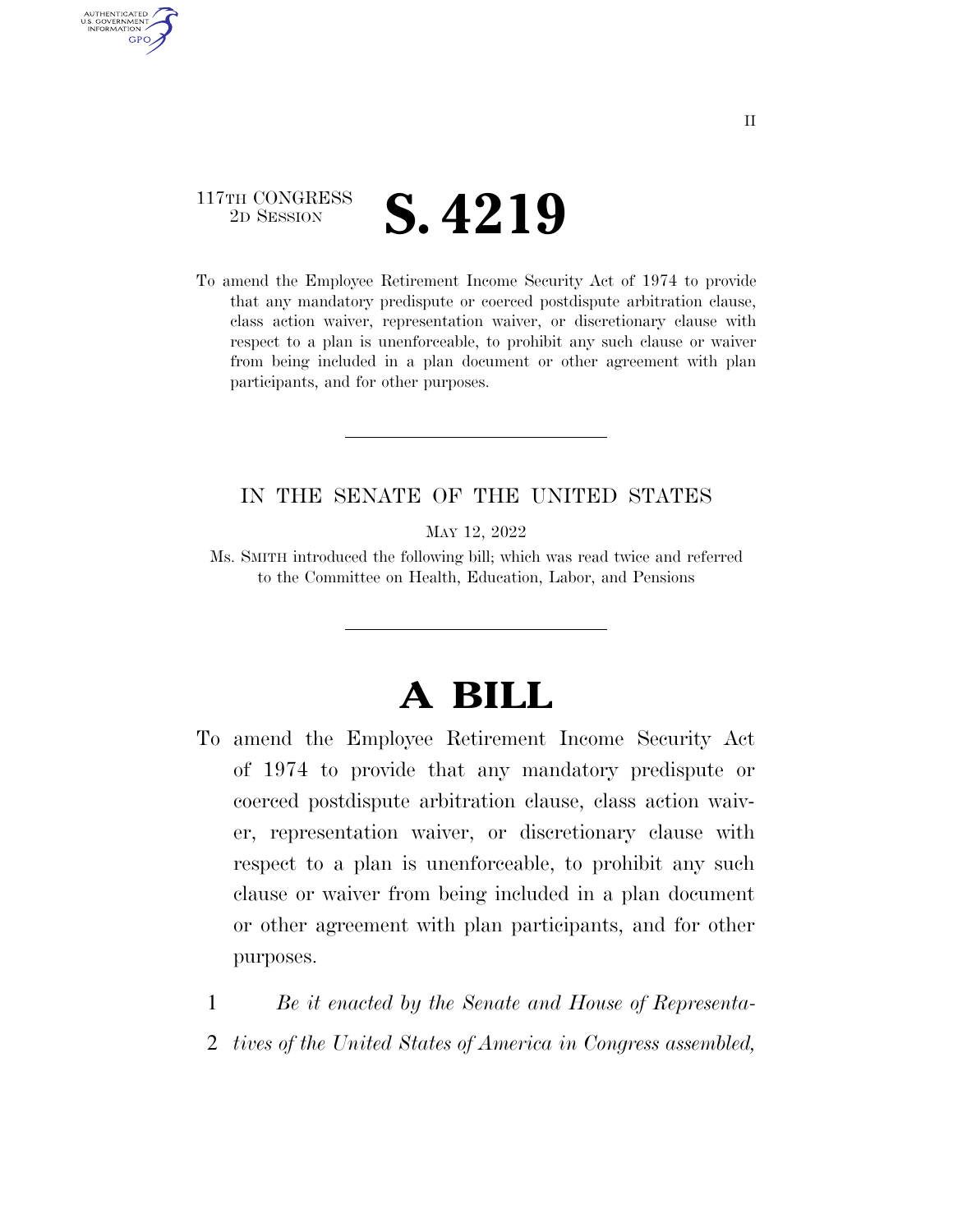#### **SECTION 1. SHORT TITLE.**

 This Act may be cited as the ''Employee and Retiree Access to Justice Act of 2022''.

## **SEC. 2. UNENFORCEABLE ARBITRATION CLAUSES, CLASS ACTION WAIVERS, REPRESENTATION WAIV-ERS, AND DISCRETIONARY CLAUSES.**

 (a) IN GENERAL.—Section 502 of the Employee Re- tirement Income Security Act of 1974 (29 U.S.C. 1132) is amended by adding at the end the following:

 ''(n)(1) In any civil action brought by, or on behalf of, a participant or beneficiary pursuant to this section or with respect to a common law claim involving a plan or plan benefit, notwithstanding any other provision of law—

 ''(A) no predispute arbitration provision shall be valid or enforceable if it requires arbitration of a matter related to a claim brought under this section; ''(B) no postdispute arbitration provision shall be valid or enforceable unless—

 $\frac{1}{1}$  the provision was not required by any person, obtained by coercion or threat of ad- verse action, or made a condition of partici- pating in a plan, receiving benefits under a plan, or receiving any other employment, work, or any employment-related or work-related **privilege** or benefit;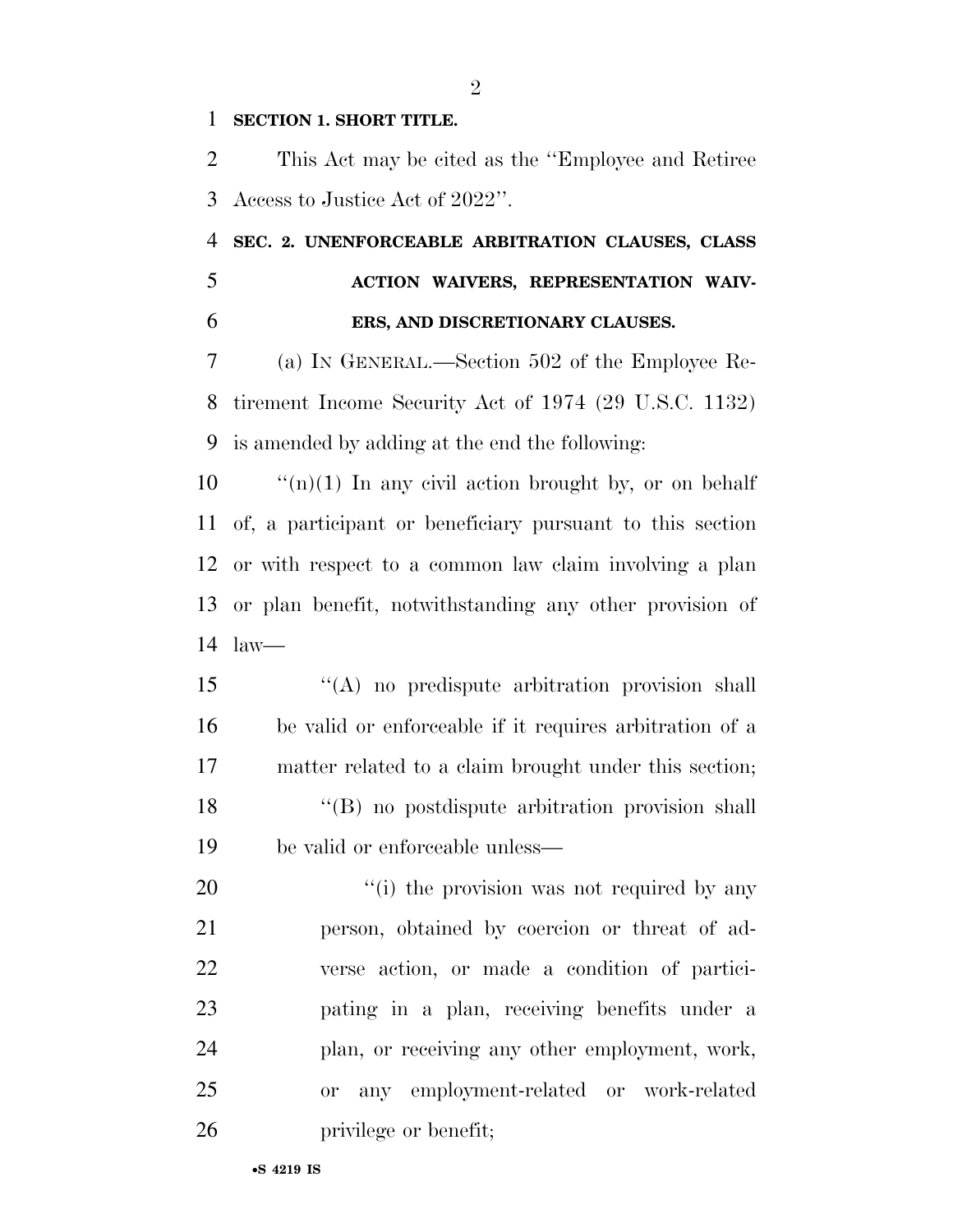| $\mathbf{1}$   | "(ii) each participant or beneficiary agree-            |
|----------------|---------------------------------------------------------|
| $\overline{2}$ | ing to the provision was informed, through a            |
| 3              | paper notice, in a manner reasonably calculated         |
| $\overline{4}$ | to be understood by the average plan partici-           |
| 5              | pant, of the right of the participant or bene-          |
| 6              | ficiary under subparagraph (C) to refuse to             |
| 7              | agree to the provision without retaliation or           |
| 8              | threat of retaliation;                                  |
| 9              | "(iii) each participant or beneficiary agree-           |
| 10             | ing to the provision so agreed after a waiting          |
| 11             | period of not fewer than 45 days, beginning on          |
| 12             | the date on which the participant or beneficiary        |
| 13             | was provided both the final text of the provision       |
| 14             | and the disclosures required under clause (ii);         |
| 15             | and                                                     |
| 16             | "(iv) each participant or beneficiary agree-            |
| 17             | ing to the provision affirmatively consented to         |
| 18             | the provision in writing;                               |
| 19             | "(C) no covered provision shall be valid or en-         |
| 20             | forceable, if prior to a dispute to which the covered   |
| 21             | provision applies, a participant or beneficiary under-  |
| 22             | takes or promises not to pursue, bring, join, litigate, |
| 23             | or support any kind of individual, joint, class, rep-   |
| 24             | resentative, or collective claim available under this   |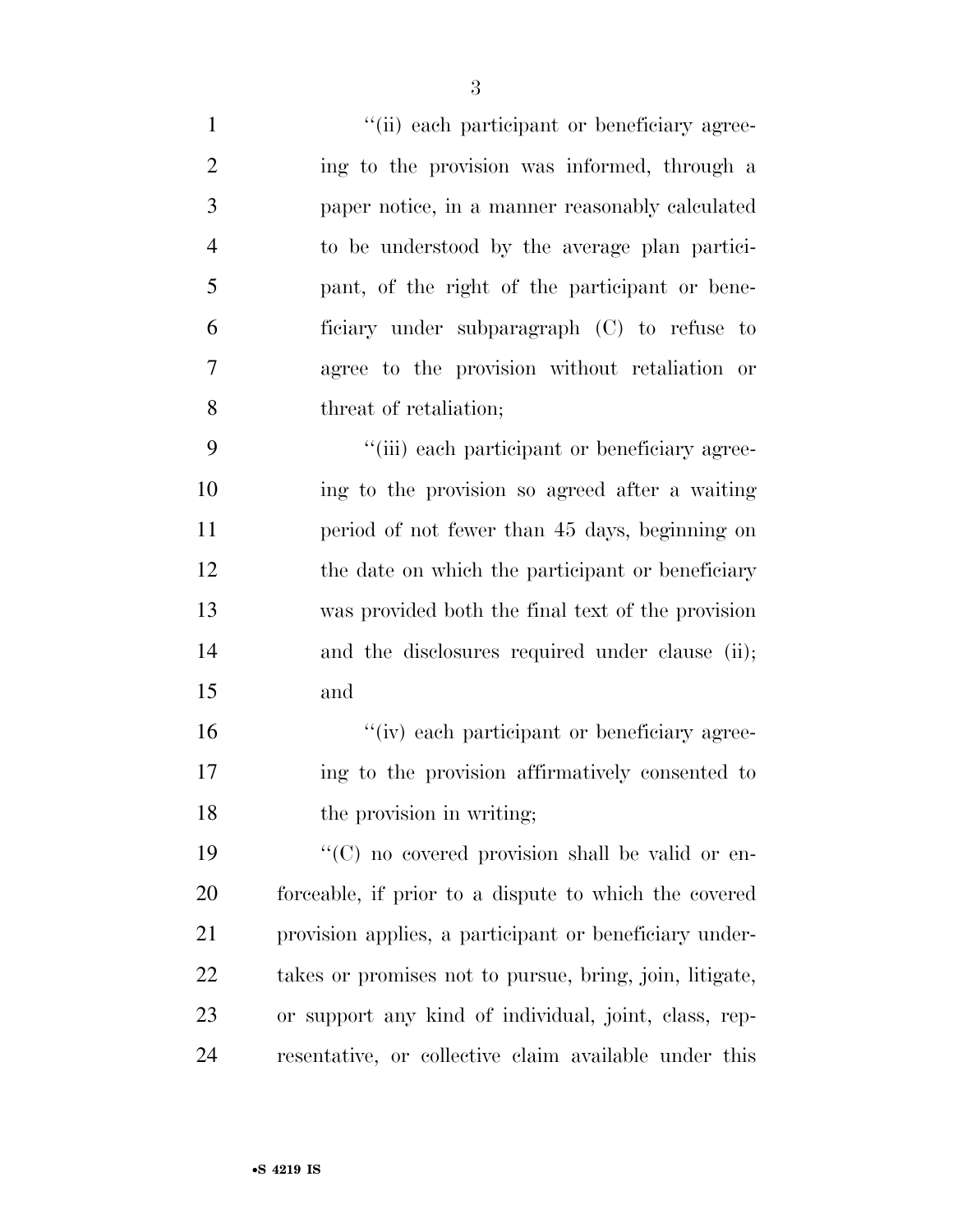section in any forum that, but for such covered pro-vision, is of competent jurisdiction;

3 "(D) no covered provision shall be valid or en- forceable, if after a dispute to which the covered pro- vision applies arises, a participant or beneficiary un- dertakes or promises not to pursue, bring, join, liti- gate, or support any kind of individual, joint, class, representative, or collective claim under this section in any forum that, but for such covered provision, is of competent jurisdiction, unless the covered provi- sion meets the requirements of subparagraph (B); and

13 "(E) no covered provision related to a plan other than a multiemployer plan shall be valid or en- forceable that purports to confer discretionary au- thority to any person with respect to benefit deter- minations or interpretation of plan language, or to provide a standard of review of such determinations or interpretation by a reviewing court in an action brought under this section that would require any-21 thing other than de novo review of such determina-tions or interpretation.

23  $\frac{1}{2}$   $\frac{1}{2}$  In this subsection—

24  $\langle A \rangle$  the term 'covered provision' means any document, instrument, or agreement related to a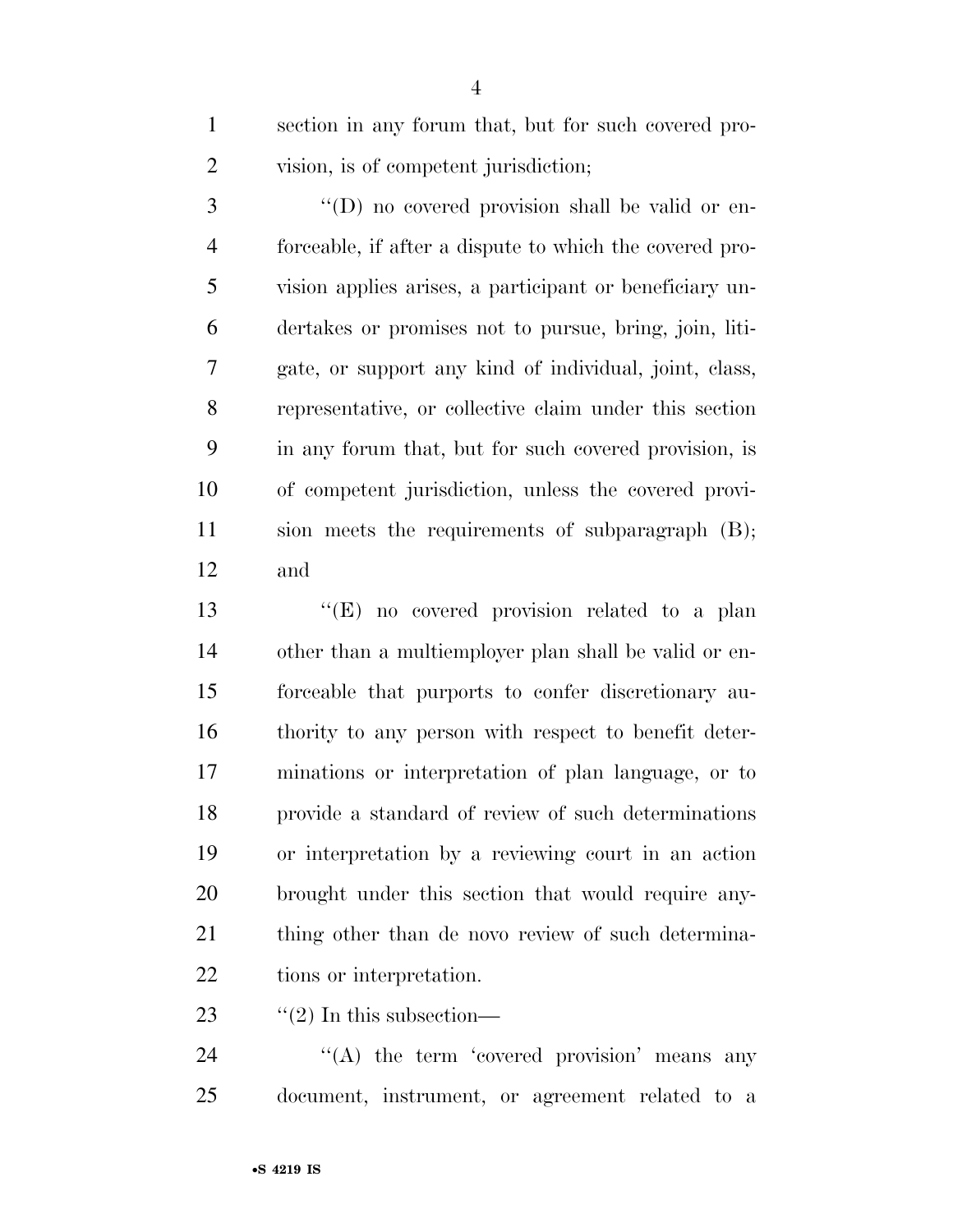plan or plan benefit, regardless of whether such pro- vision appears in a plan document or in a separate agreement;

4 "(B) the term 'predispute arbitration provision' means a covered provision that requires a partici- pant or beneficiary to arbitrate a dispute related to the plan or an amendment to the plan that had not yet arisen at the time such provision took effect;

 ''(C) the term 'postdispute arbitration provi- sion' means a covered provision that requires a par- ticipant or beneficiary to arbitrate a dispute related to the plan or an amendment to the plan that arose before the time such provision took effect; and

14  $\langle \text{`}(D) \rangle$  the term 'retaliation' means any action in violation of section 510.

 ''(3)(A) Any dispute as to whether a covered provi- sion that requires a participant or beneficiary to arbitrate a dispute related to a plan is valid and enforceable shall be determined by a court, rather than an arbitrator, re- gardless of whether any contractual provision purports to delegate such determinations to the arbitrator and irre- spective of whether the party resisting arbitration chal- lenges the arbitration agreement specifically or in conjunc- tion with other terms of the contract containing such agreement.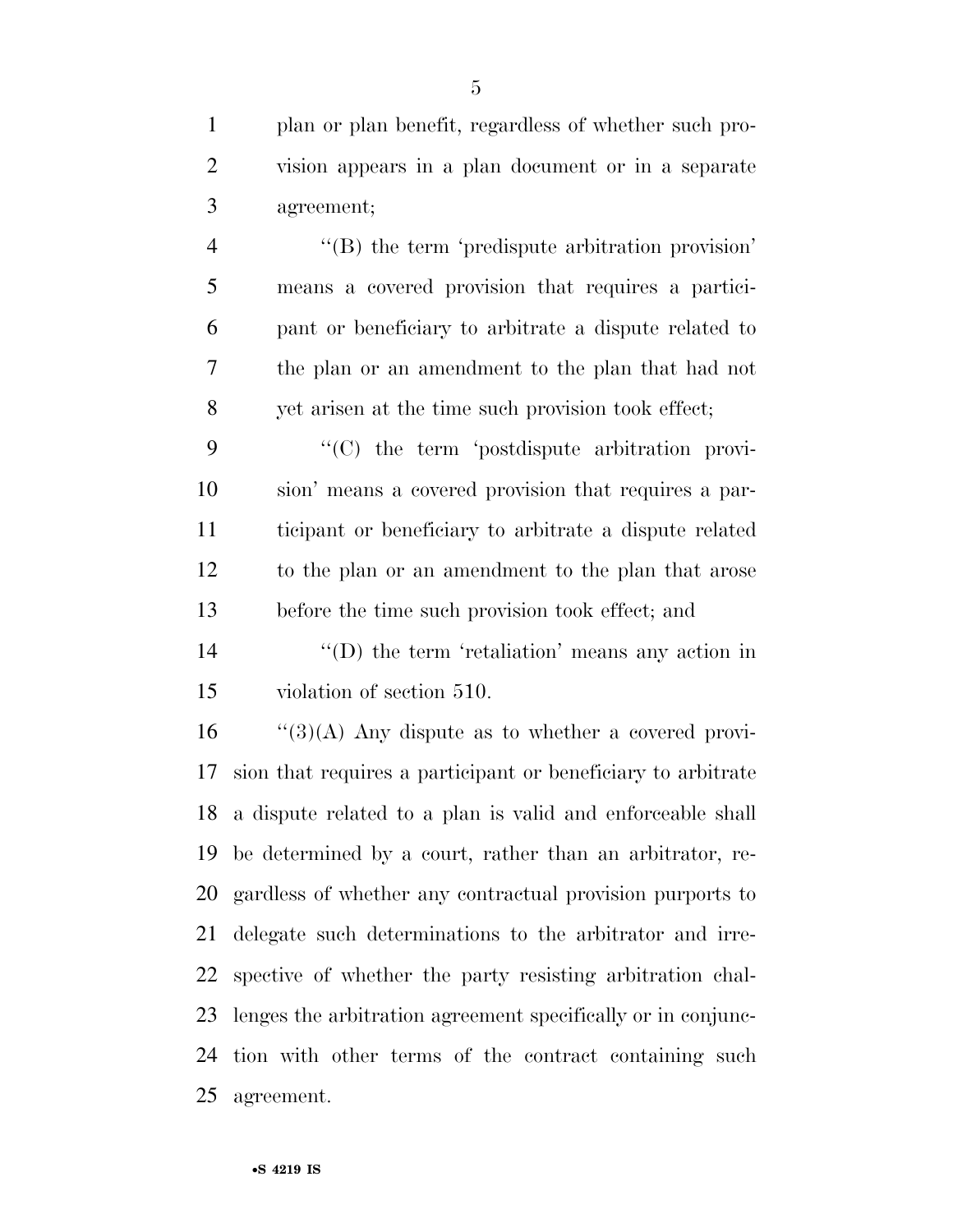''(B) For purposes of this subsection, a dispute shall be considered to arise only when a plaintiff has actual knowledge (within the meaning of such term in section 413) of a breach or violation giving rise to a claim under this section.''.

 (b) REGULATIONS.—The Secretary of Labor may promulgate such regulations as may be necessary to carry out the amendment made by subsection (a), including pro- viding for the form and content of notices required pursu-ant to such amendment.

 **SEC. 3. PROHIBITION ON MANDATORY ARBITRATION CLAUSES, CLASS ACTION WAIVERS, REP- RESENTATION WAIVERS, AND DISCRE-TIONARY CLAUSES.** 

 Section 402 of the Employee Retirement Income Se- curity Act of 1974 (29 U.S.C. 1102) is amended by adding at the end the following:

18  $\cdot$  "(d)(1) No covered person may—

 ''(A) require participants or beneficiaries to agree to a predispute arbitration provision as a con- dition for participation in, or receipt of benefits under, a plan;

23  $\langle G \rangle$  agree to a postdispute arbitration provi- sion with a participant or beneficiary with respect to a plan or plan benefit unless the conditions of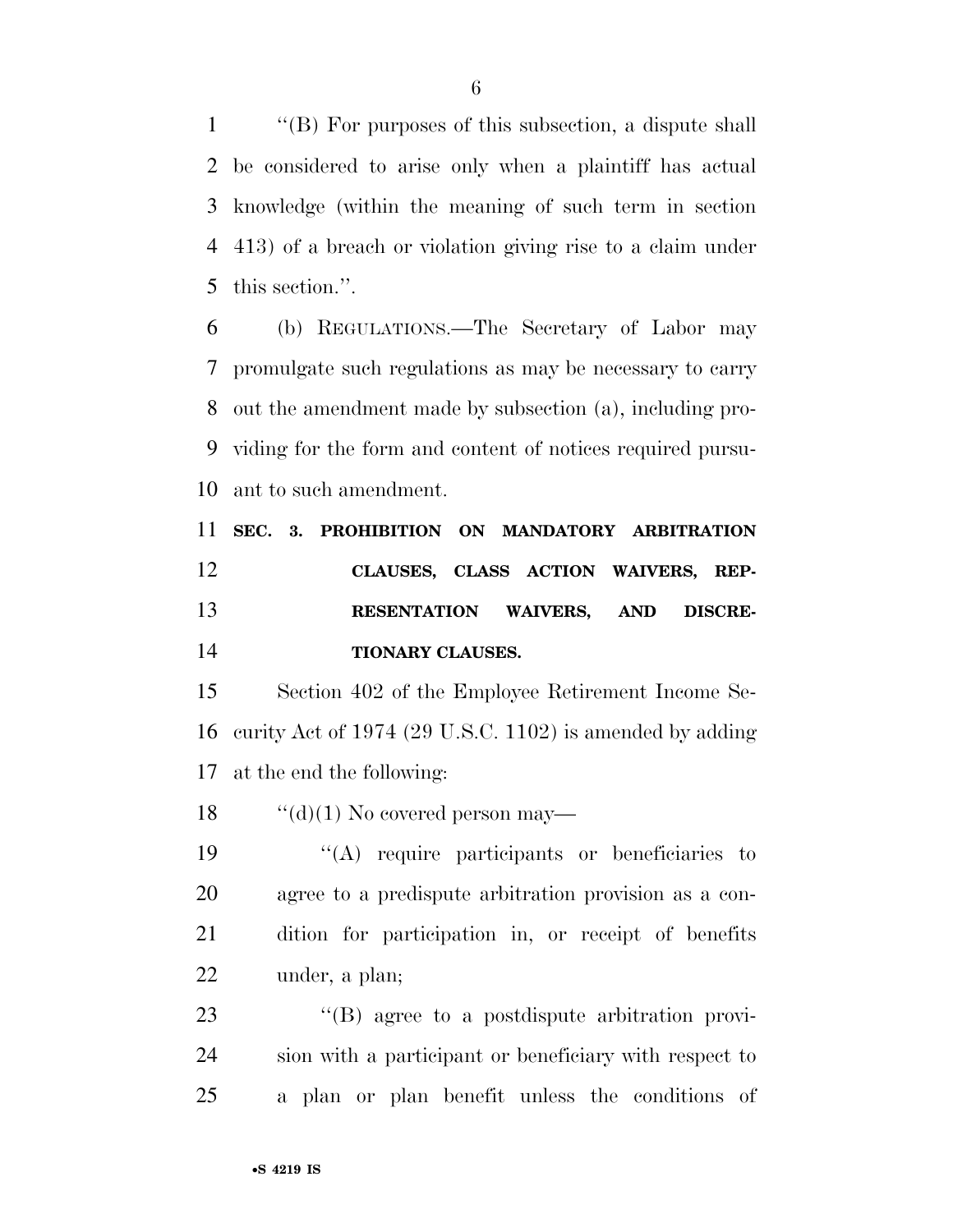| clauses (i) through (iv) of section $502(n)(1)(B)$ are        |
|---------------------------------------------------------------|
| satisfied with respect to such provision; or                  |
| "(C) agree to any other covered provision with                |
| respect to a plan or plan benefit under any cir-              |
| cumstances under which such provision would not be            |
| valid and enforceable under subparagraphs (C)                 |
| through $(E)$ section $502(n)(1)$ .                           |
| $\lq(2)$ In this subsection—                                  |
| "(A) the term 'covered person' means—                         |
| "(i) a plan;                                                  |
| "(ii) a plan sponsor;                                         |
| "(iii) an employer; or                                        |
| "(iv) a person engaged by a plan for pur-                     |
| poses of administering or operating the plan;                 |
| and                                                           |
| "(B) the terms 'covered provision', 'predispute               |
| arbitration provision' and 'postdispute arbitration           |
| provision' have the meanings given such terms in              |
| section $502(n)(2)$ .".                                       |
| SEC. 4. EFFECTIVE DATE.                                       |
| (a) IN GENERAL.—The amendments made by sec-                   |
| tions 2 and 3 shall take effect on the date of enactment      |
| 23 of this Act and shall apply with respect to any dispute    |
| 24 or claim that arises or accrues on or after such date, in- |
|                                                               |

cluding any dispute or claim to which a provision pre-